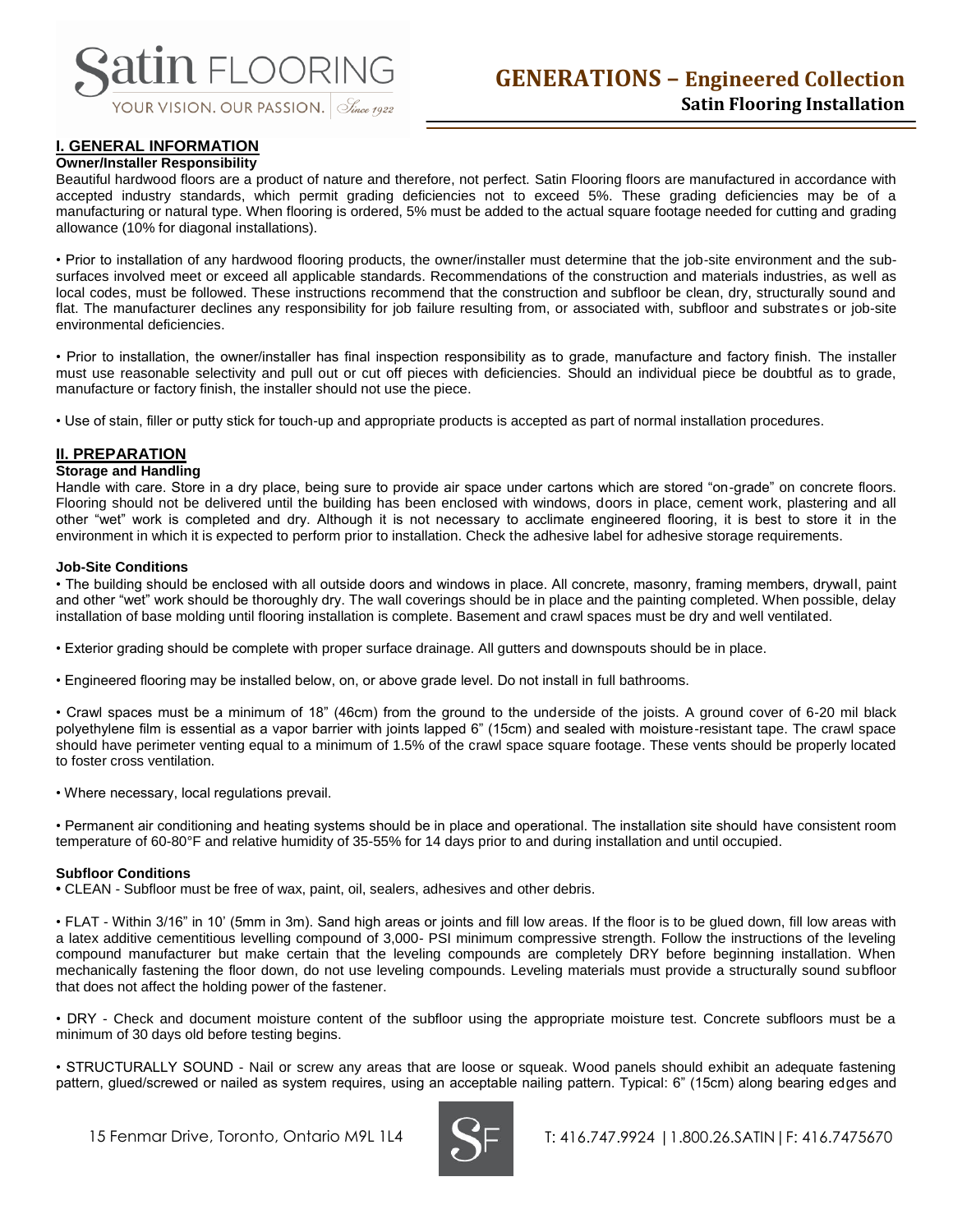

# **GENERATIONS – Engineered Collection Satin Flooring Installation**

12" (31cm) along intermediate supports. Flatten edge swell as necessary. Replace any water damaged, swollen or delaminated subflooring or underlayments. Avoid subfloors with excessive vertical movement. Optimum performance of hardwood floor covering products occurs when there is little horizontal or vertical movement of the subfloor. If the subfloor has excessive vertical movement (deflection) before installation of the flooring, it is likely it will do so after installation of the flooring is complete and cause squeaks.

#### **Subfloors with Radiant Heat (Water Systems Only)**

NOTE: Always make certain the product selected is recommended for this type of application.

• System must be operational and heated for at least 7 days prior to beginning the installation.

• Use an incremental control strategy that brings the floor through temperature changes gradually, which may include an external thermostat.

• Turn off heat and let subfloor cool down to room temperature 3-4 hours prior to starting the job.

• Before installation begins, ascertain that the heating system is designed and controlled for wood flooring. Failure to do so may cause excessive heat damage and shrinkage. NOTE: Refer to radiant system manufacturer's precautions for staple-down installation. Beware of stapling through radiant tubing.

• After installation, turn the heating system back on immediately. The finished floor surface must not exceed 85ºF (29ºC) throughout the life of the floor.

• Radiant heating systems normally create dry heat that can lower interior humidity levels. It may be necessary to add humidity with humidifiers to maintain the recommended levels (35-55%) and prevent damage to the wood floor.

• The flooring should be end-glued over radiant heat to reduce longitudinal shrinkage. Apply a bead of the recommended wood glue to the groove end, then insert the tongue. Wipe excess adhesive immediately.

#### **Tools & Accessories Needed (All Installation Methods)**

**•** Broom • Tape measure • Hammer • Chalk line & chalk • Hand saw or jamb saw • Satin Flooring floor cleaner

• Table saw • Eye protection • Recommended wood glue • Moisture Meter (wood, concrete or both) • Transition and wall moldings • Dust mask • Jig saw

#### **(Add for glue-down applications)**

- Recommended adhesive and adhesive remover Recommended trowel
- Recommended wood glue

#### **(Add for staple down applications)**

- Primatech P250 Nailer
- 2" Staples Compressor and hose

#### **(Add for floating applications)**

- Tapping Block Recommended joint tape
- Last board puller Expansion wedges
- Recommended wood glue

# **III. SUBFLOOR/UNDERLAYMENT REQUIREMENTS**

**Recommended Subfloor/Underlayment Surfaces**

#### **(Nail, Glue, and Float Applications)**

- Wood subfloors Wood structural panels and underlayment
- Fully adhered existing wood floors
- Fully adhered vinyl sheet, resilient tile, cork flooring and linoleum

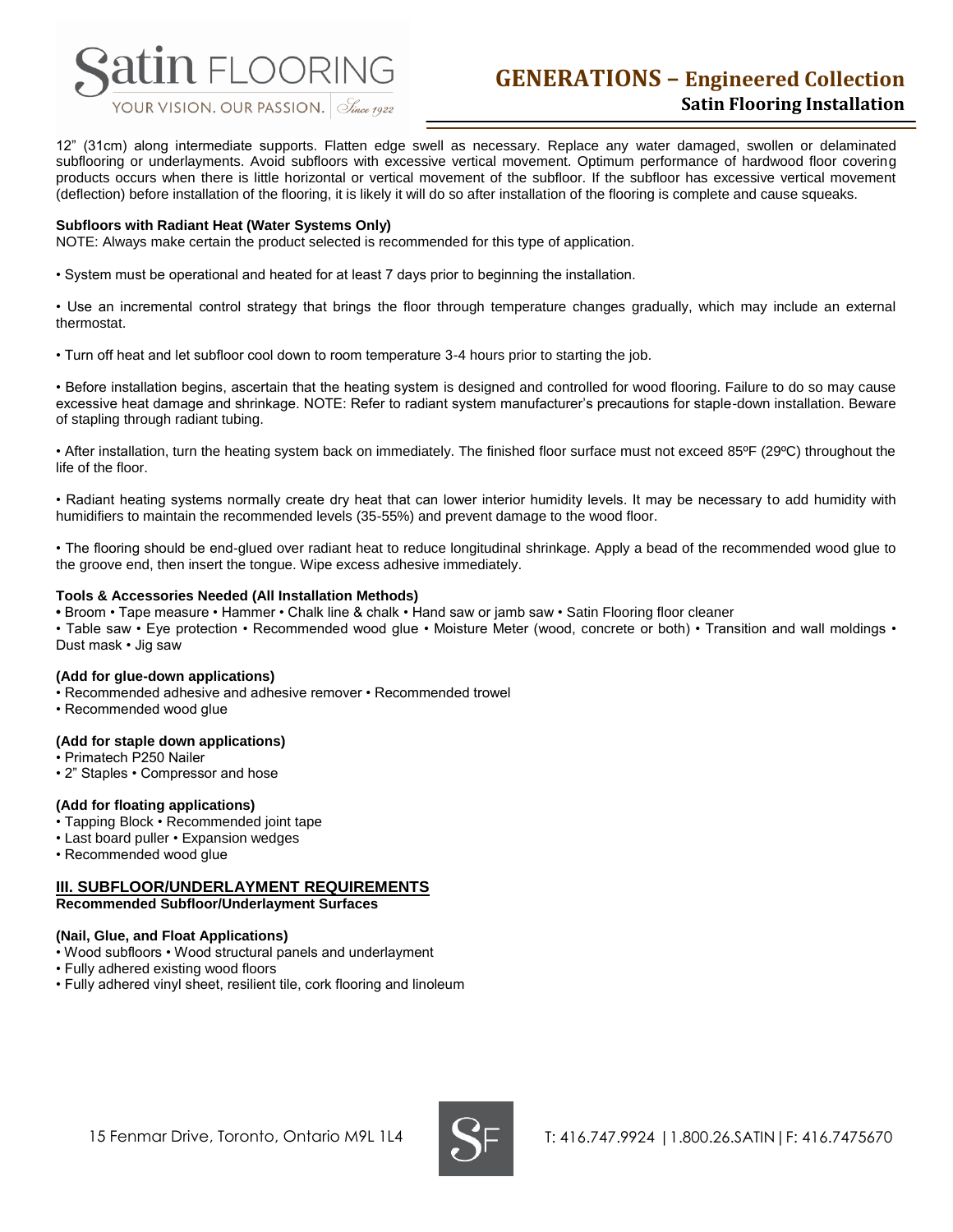# **atin** FLOORING

#### **Concrete (Glue Down and Float Only)**

The flooring can be glued directly to concrete with a minimum compressive strength of 3000PSI. Do not install over a concrete sealer or painted concrete. If present, remove by grinding or sanding. Do not install over slick, heavy troweled or burnished concrete. Roughen the surface as necessary by sanding or grinding.

#### **Concrete Moisture Tests**

All concrete should be tested, and results documented, for moisture content. Visual checks may not be reliable. Test several areas, especially near exterior walls and walls containing plumbing. Acceptable test methods for subfloor moisture content include:

• Tramex Concrete Moisture Meter: Moisture reading should not exceed 4.5 on the upper scale.

•Polyfilm Test: Apply 3' x 3' (1m x 1m) pieces of polyethylene film to the subfloor and leave in place for 24 hours. Assure all edges are completely sealed with water-resistant tape. Darkened concrete or condensation on film indicates presence of moisture and requires additional measurements with the Tramex Meter, Calcium Chloride or RH tests.

#### *NOTE: "DRY" CONCRETE AS DEFINED BY THESE TESTS CAN BE WET AT OTHER TIMES OF THE YEAR, THESE TESTS DO NOT GUARANTEE A DRY SLAB, ALL NEW CONSTRUCTION CONCRETE SLABS SHOULD HAVE A MINIMUM OF 10 MIL POLY FILM MOISTURE BARRIER BETWEEN THE GROUND AND THE CONCRETE.*

#### **Wood Subfloors and Underlayment (All Installation Methods)**

General: The wood subflooring materials must not exceed 12% moisture content. Using a reliable wood moisture meter, measure moisture content of both the subfloor and the hardwood flooring to determine proper moisture content. The difference between the moisture content of the wood subfloor and the hardwood flooring must not exceed 4%. When installing parallel to the floor joists it may be necessary to stiffen the subfloor system by installing an additional minimum of 3/8" (10mm) approved underlayment.

NOTE: As flooring manufacturers, we are unable to evaluate each engineered system. Spacing and spans, as well as their engineering methods, are the responsibility of the builder, engineer, architect or consumer, who is better able to evaluate the expected result based on site-related conditions and performance. The general information provided below describes most common subfloor systems.

#### **Wood Structural Panel Subfloors and Underlayment (All Installation Methods)**

Structural panels/underlayment must be installed sealed side down. When used as a subfloor allow 1/8" (3mm) expansion space between each panel. If spacing is inadequate, cut in with a circular saw. Do not cut in expansion space on tongue and groove panels.

• **Plywood**: Must meet Canadian performance standard CAN/CSA 0325-0-92. The preferred thickness is 3/4" (19mm) as a subfloor [minimum 5/8" (16mm)] or 3/8" (10mm) as underlayment.

• **Oriented Strand Board (OSB)**: Conforming to Canadian performance standard CAN/CSA 0325-0-92 construction sheathing. Check underside of panel for codes. When used as a subfloor, the panels must be tongue and groove and installed sealed side down. Minimum thickness to be 23/32" (18mm) thick when used as a subfloor or 3/8" (10mm) as underlayment.

• **Wafer board and Chipboard:** Conforming to Canadian performance standard CAN/CSA 0325-0-92. Must be 3/4" (19mm) thick when used as a subfloor and 3/8" (10mm) thick when used as an underlayment.

• **Particleboard:** Must be a minimum 40-lb. density, stamped underlayment grade and 3/4" (19mm) thick.

#### **Solid Wood Subfloors (All Installation Methods)**

**•** Minimum 3/4" (19mm) thick with a maximum width of 6" (15cm) installed at a 45º angle to the floor joists.

- Group 1 dense softwood (Pine, Larch, Douglas Fir, etc.) No. 2 common, kiln dried with all board ends bearing on joists.
- For glue-down applications add 3/8" (10mm) approved underlayment.

#### **Existing Wood Flooring (All Installation Methods)**

**•** Existing engineered flooring must be well bonded/fastened. When gluing over existing wood flooring of any thickness, the finishing materials must be abraded or removed to foster an adequate adhesive bond. When flooring is to be mechanically fastened, the existing engineered wood flooring must be a minimum of 3/8" (10mm) thick installed over approved wood/wood composite underlayment that has been properly fastened.

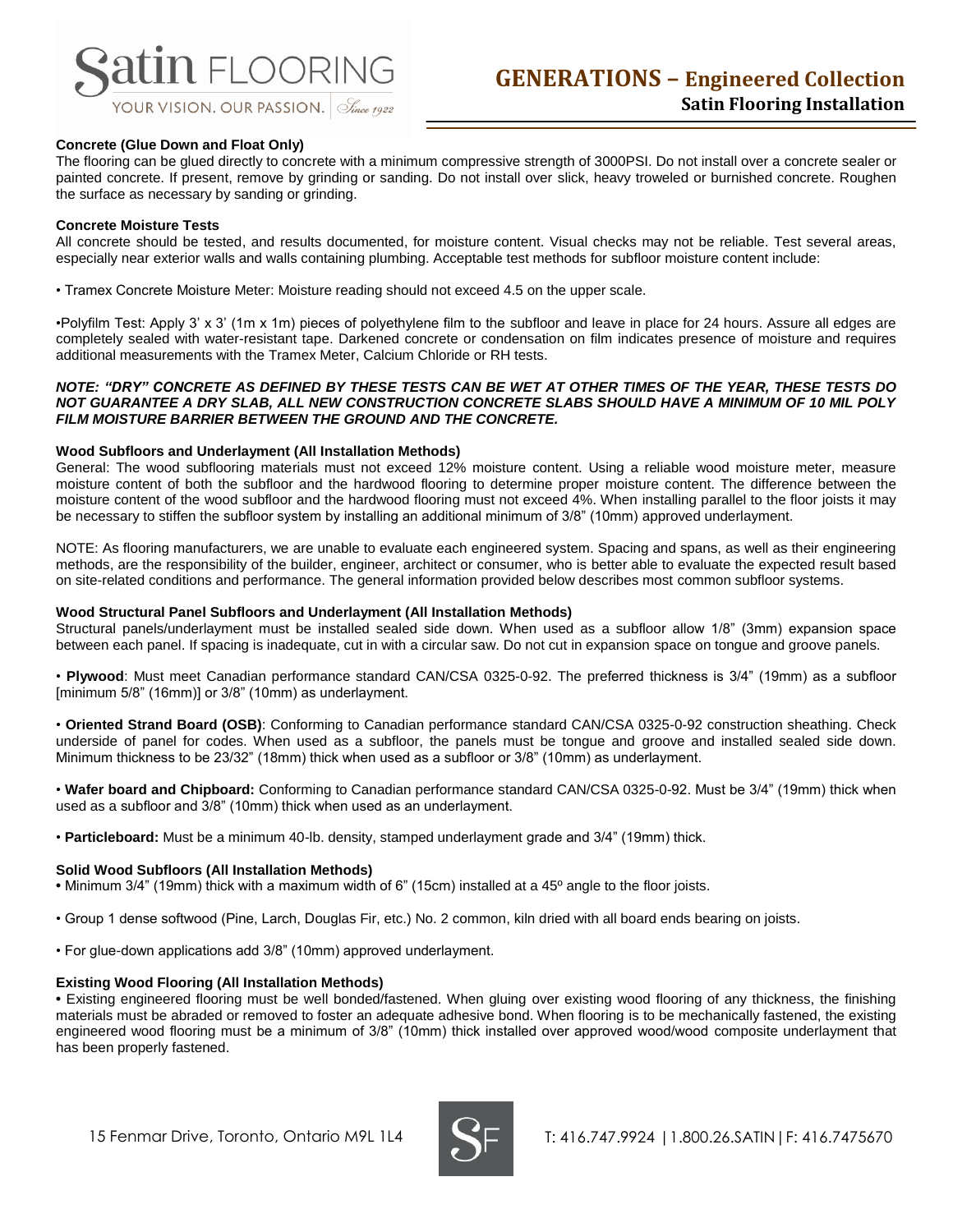

• Existing solid wood flooring that exceeds 6" (15cm) in width must be covered with 3/8" (10mm) approved underlayment and fastened as required. Do not install over solid flooring attached directly to the concrete.

# **IV. INSTALLING THE FLOOR**

#### **General Installation Tips**

• Floor should be installed from several cartons at the same time to ensure good colour and shade mixture.

• Be attentive to staggering the ends of the boards at least 4"-6" (10-15cm), when possible, in adjacent rows. This will help ensure a more favourable aesthetic appearance of the floor.

• When installing engineered products of uniform length, begin the rows with starter boards cut to various lengths. Avoid staggering the rows uniformly to prevent stair-stepping. Boards cut from the opposite end of the row may be used for the next starter boards.

- Always allow a minimum 1/2" (12mm) expansion around all vertical obstructions.
- Set compressor at 90 PSI. If tongue damage occurs, lower air pressure.

• Fasten several sacrificial boards to the floor. At least two boards, stapled side by side, must be used to indicate proper machine adjustments.

• Check for surface damage, air pressure setting, tongue damage, edge blistering, etc., before proceeding. Make all adjustments and corrections before installation begins. Once proper adjustments have been made, remove and destroy the boards.

• Install the remainder of the floor working from several cartons.

• The last 1-2 rows will need to be face-nailed when clearance does not permit blind nailing with a stapler. Pre-drill and face-nail on the tongue side, following the nailing pattern used for the first row.

#### **General Information for Glue-Down Applications**

• Open times and curing times of all adhesives vary dependent upon subfloor porosity, air movement, humidity and room temperature. Urethane adhesive has a shortened working time in high humidity environments. In areas of low humidity, open time will be longer with urethane adhesives. Adjust the amount of adhesive spread on the subfloor accordingly. The adhesive should not be applied if subfloor or room temperature is below 16°C. WORKING TIME WILL VARY.

#### **SITE CONDITIONS**

• Hold trowel at a minimum of 45° angle firmly against the subfloor to obtain a 40-60ft.² (4-5m²) per gallon spread rate. The trowel will leave ridges of adhesive and very little adhesive between the ridges.

• For additional application instructions, follow the recommendations on the adhesive container.

• Proper ventilation within the room must be provided. An electric fan is helpful.

#### *NOTE: DO NOT INSTALL FLOORING USING RUBBER MALLETS. STRIKING THE SURFACE WITH A RUBBER MALLET MAY "BURN" THE FINISH CAUSING IRREPARABLE DAMAGE.*

#### **STEP 1**: Doorway and Wall Preparation (All Installation Methods)

Undercut door casings and jambs. Remove any existing base, shoe mold or doorway thresholds. These items can be replaced after installation. All door casings and jambs should be undercut to avoid difficult scribe cuts.

#### **STEP 2**: Establish a Starting Point (All Installation Methods)

• Installation parallel to the longest wall is recommended for the best visual effects; however, the floor should be installed perpendicular to the floor joists unless the subfloor has been reinforced to reduce subfloor sagging.

• When possible, always begin the layout or installation from the straightest wall, generally an outside wall.

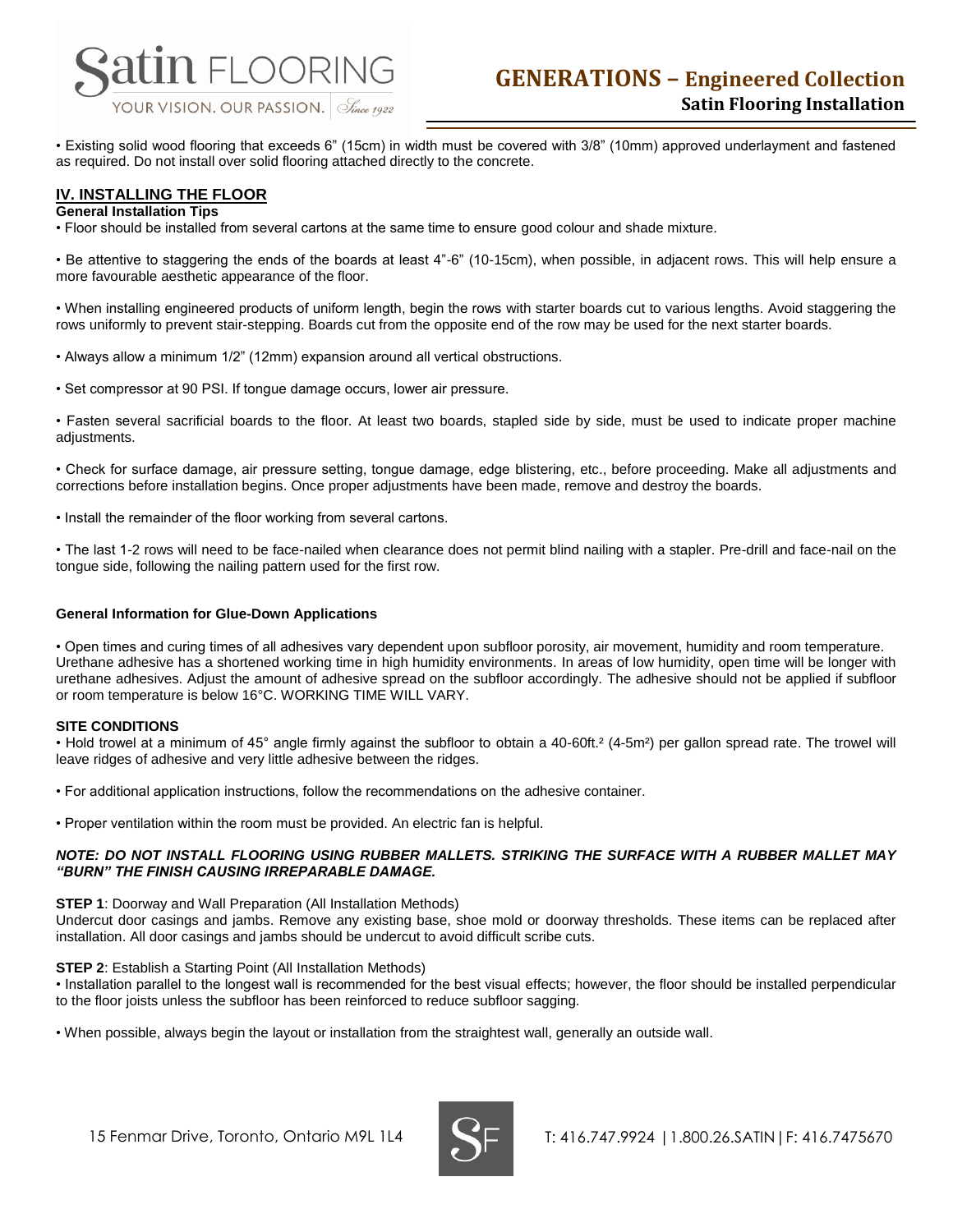

# **GENERATIONS – Engineered Collection Satin Flooring Installation**

• In at least two places, at least 18" (46cm) from the corner, measure out equal distance from the starting wall and snap a chalk line. The measurement must be the sum of width of the flooring plus an additional 5/8" (14mm) to allow for 1/2" (12mm) expansion space and the width of the tongue. Go to Step 3 for Mechanically Fastened or Step 3 for Glue Down accordingly.

#### **STEP 3**: Mechanically Fastened/Staple-Down Installations - Installing First & Second Rows

• Align tongue of first row on chalk line. The groove should be facing the starting wall. Pre-drill 1/2" (12mm) from back (groove) edge, 1"- 2" (3-5cm) from each end, and at 6" (15cm) intervals when possible. Fasten using finishing nails or 2" (5cm) pneumatic finish nails/brads. Countersink the nails.

• Pre-drill and blind nail at a 45° angle through the tongue of the first row 1"-2" (3-5cm) from the ends and spaced in 3"-4" (8-10cm) intervals. Countersink nails to ensure flush engagement of groove with the following row(s). Continue blind nailing using this method with following rows until stapler can be used.

• End-joints of adjacent rows should be staggered a minimum of 4"-6" (10-15cm), when possible, to ensure a more favourable overall appearance STEP 4: Installing the Floor (Mechanically Fastened/Staple-Down Installations)

• For ½" flooring use only 18 gauge, ¼" crown staples. For ¾" flooring use only 15.5 gauge, ½" crown staples. Place 1"-2" (3-5cm) from the ends spaced at 3"-4" (8010cm) intervals. Continue to step 5.

#### **STEP 4:** Glue-Down Installations - Spread the Adhesive

• Spread sufficient amounts of the recommended adhesive with the recommended trowel in an area that can be covered in 60 minutes.

• If necessary, nail a sacrificial row with 2" (5cm) nails on the dry side of your chalk line to help hold the first row in place.

#### *Note: Avoid installing while on the surface of the flooring as boards may shift. If necessary, distribute weight using a kneeler board.*

#### **STEP 5:** Installing the Floor (Glue-Down Installations)

• The first row of planks should be installed with the edge of the groove lined up on the chalk line. The tongue should be facing the starting wall. The first row must be aligned and seated in the adhesive, as all additional rows will be pushed back to this original row. Remove tongue to allow for expansion space, if necessary, on the row facing the wall.

• Slide together tightly to engage the side (long) joint tongue and groove. To avoid adhesive bleed-through and memory pull-back, avoid sliding pieces through the adhesive as much as possible when placing them in position.

• During the installation occasionally remove a piece of flooring from the subfloor and inspect the back for proper adhesive transfer. Adequate adhesive transfer is necessary to ensure sufficient holding strength.

• If the adhesive skins over and fails to transfer, remove and spread new adhesive to achieve proper bonding.

#### *NOTE: Clean adhesive from surface of the floor frequently, using the recommended adhesive cleaner. Urethane adhesives become extremely difficult to remove when cured. Use clean trowels, changed frequently, to prevent adhesive residue*.

• Check for tight fit between all edges and ends of each plank. End-joints of adjacent rows should be staggered 4"- 6" (10-15cm), when possible, to ensure a more favorable overall appearance.

• It may be necessary to align the product with a cut-off piece of scrap.

• To eliminate minor shifting or gapping of product during installation, use 3M Scotch-Blue 2080 Tape to hold the planks together. After installation is complete, remove all of the tape from the surface of the newly installed flooring. Do not let the tape remain on the flooring longer than 24 hours as it may damage the finish. Avoid the use of masking or duct tape, which leaves an adhesive residue and may damage the finish.

• Be sure not to spread adhesive too far ahead of your work area.

- Complete the installation using this same technique for the remainder of the floor.
- Avoid heavy foot traffic on the floor for at least 24 hours. Put the furniture and fixtures back into place after 24 hours.

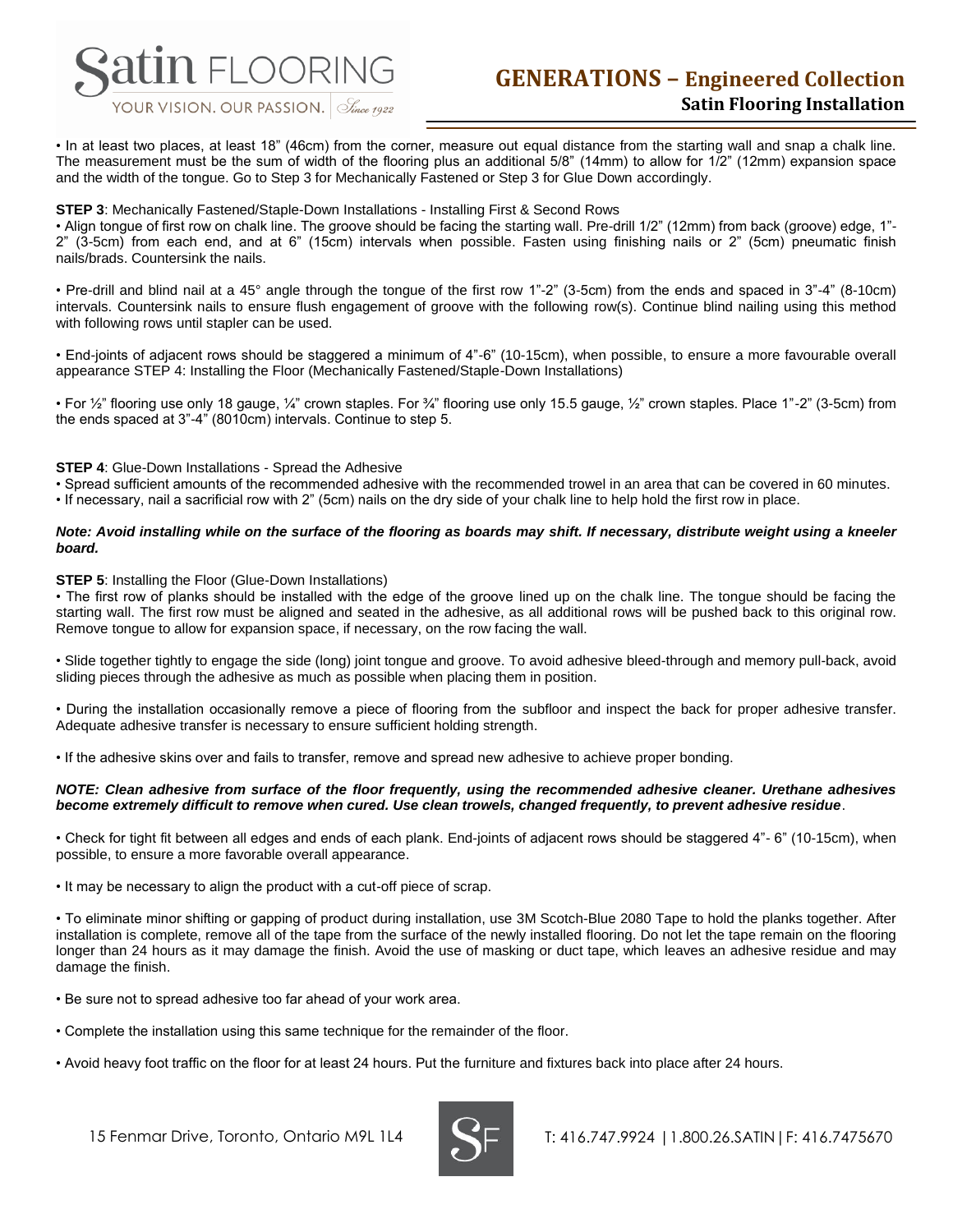## **STEP 6:** Installing the Floor (Floating Installation)

• Install appropriate underlay over the entire subfloor surface. The seams should butt, not overlap.

• Verify straightness of starting wall.

• Set first row of boards in place with the long groove side facing the starting wall, using a chalk line as a guide. Set expansion wedges. Glue the butt edges together using a non-crystallizing wood flooring glue. Apply glue in a 1/8" bead to upper edge of groove portion of the joint only. Set joints closed using a hammer and tapping block. Never use a hammer directly on the tongue and groove joints as damage to the joint may result. Clean up excess glue immediately according to glue manufacturer's instructions.

• Begin second row. Run a 1/8" bead of glue along the upper edge of the groove on the long side and the right hand butt edge. Align left hand edge with first row and set in place, engaging long side joint. Tap joint closed and clean excess glue. Repeat for subsequent boards in second row. Use offcuts if lengths are suitable and stagger butt joints as required. Tape the joints together perpendicularly across the joint using approved joint tape after boards have been glued and tapped together. When second row is complete allow glue to set for one hour before proceeding. After one hour, resume installation using same technique for gluing and setting joints. To avoid a repetitive or predictable board pattern, cut some boards to random lengths to begin rows. Open new packages 1 or 2 at a time and rack and inspect boards as described above. Use offcuts if lengths are suitable and stagger butt joints as required.

• Maintain  $\frac{1}{2}$  expansion space at all perimeter walls and other vertical obstacles. For the final row, measure the gap to the wall, allowing expansion space, and rip a row of boards to the required width. Ensure all excess glue has been cleaned from the floor surface. Continue using recommended tape to hold joints together while adhesive sets. Remove tape after 24 hrs. Trim the vapor barrier flush with floor surface. Install moldings and transitions as required. Ensure baseboard moldings are affixed to the wall, not the floor. If the flooring was installed over a radiant heating system, wait 24 hours after installation or until the adhesive has fully cured before turning the system back on. See radiant heat installation instructions for more information.

**STEP 7:** Complete the Installation (all Installation Methods)

• Clean the floor with Satin Flooring hardwood flooring cleaner.

• Install or re-install any transition pieces, reducer strips, T-moldings, thresholds, bases and/or quarter round modlings that may be needed.

- Inspect the floor, filling all minor gaps with the appropriate blended filler.
- If the floor is to be covered, use a breathable material such as cardboard.

#### Do not cover with plastic.

• To prevent surface damage, avoid rolling heavy furniture and appliances on the floor. Use plywood, hardboard or appliance lifts if necessary. Use protective castors/castor cups or felt pads on the legs of furniture to prevent damage to the flooring.

## **LEED WOOD STATEMENT**

Hardwood & Softwood Dust Attn: Installers Caution: Wood Dust

Sawing, sanding and machining wood products can produce wood dust. Airborne wood dust can cause respiratory, skin and eye irritation. The International Agency for Research on Cancer has classified wood dust as a nasal carcinogen in humans. Precautionary Measures: Power tools should be equipped with a dust collector and used in a well ventilated area (preferably outdoors).

• If high dust levels are encountered use an appropriate NIOSH designated dust mask (1/2 face mask respirator with dust cartridges). Follow manufacturer's guidelines for ½ face mask respirator fit, use and care.

• Avoid dust contact with skin and eyes. Wear industrial gloves, loose comfortable clothing and boots. Long sleeved shirts and long trousers are recommended if skin irritation occurs. First Aid measures in case of irritations: In case of irritation flush eyes and skin with water for a least 15 minutes. Fire/explosion hazard: Sawdust will help sustain a fire and the dust may form an explosive mixture with air. Avoid sparks, the buildup of static electricity and sources of ignition in all electrical equipment and dust extraction equipment

Means of extinguishing: Dry chemical, carbon dioxide, water spray or foam. Suggest water spray for large fires. Hazardous combustion products: Thermal decomposition will result in the following: Water, carbon dioxide, formic acid, acetic acid, carbon monoxide, methane, wood coal and aldehydes Chronic Effects: Repeated inhalation of dust from this product may increase the risk of nasal cavity cancer. Exposure to sawdust in some susceptible people may result in respiratory and skin sensitization leading to asthma and dermatitis